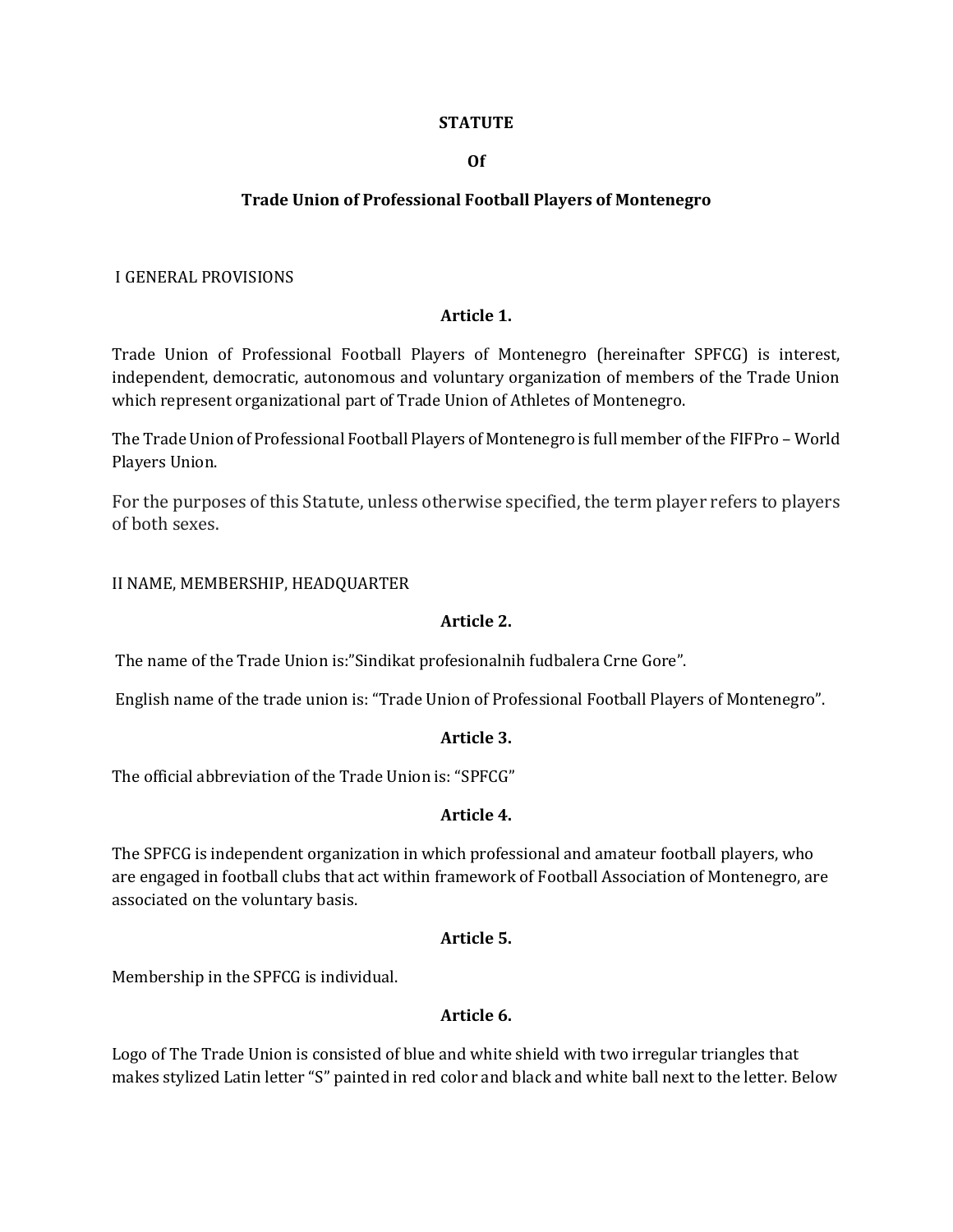the letter, there is inscription "Trade Union of Professional Football Players of Montenegro" in Montenegrin language.

## **Article 7.**

The SPFCG acts within Trade Union of Athletes of Montenegro. The SPFCG shall be obliged to harmonize its Statute with Statute of Trade Union of Athletes of Montenegro, and must respect decisions of its authority bodies. The SPFCG can withdraw from the Trade union of Athletes of Montenegro only on the basis of Decision made by two third majorities of total members of Assembly.

## **Article 8**

The SPFCG headquarter is in Podgorica. Executive Committee shall be made Decision on changing the headquarter.

## **Article 9.**

The SPFCG has its seal, stamp, logo and flag. The stamp is of rounded shape; with logo of the Trade Union and encryption in Latin letters "Trade Union of Professional Football Players of Montenegro" around the logo.

The seal is of rectangular shape with encryption in Latin letters "Trade Union of Professional Football Players of Montenegro", in Montenegrin language with columns for register number and date. The flag is white.

There is emblem of the SPFCG in the middle of the flag and encryption "Trade Union of Professional Football Players of Montenegro" in Montenegrin language.

## **Article 10**.

The SPFCG shall cooperate with other trade unions in Montenegro and abroad on the basis of principles of equality, mutuality and solidarity.

The SPFCG shall also cooperate with international trade union organizations in accordance with essential program's orientations and common asserted attitudes of Trade Union of Athletes of Montenegro. Besides principle from the first paragraph, in its work, the SPFCG shall rely on program's aims of the FIFPro.

III AIMS AND TASKS

# **Article 11.**

The SPFCG is independent of state authorities, political parties, employers and other institutions outside of trade union. The SPFCG is neutral regarding religious orientation.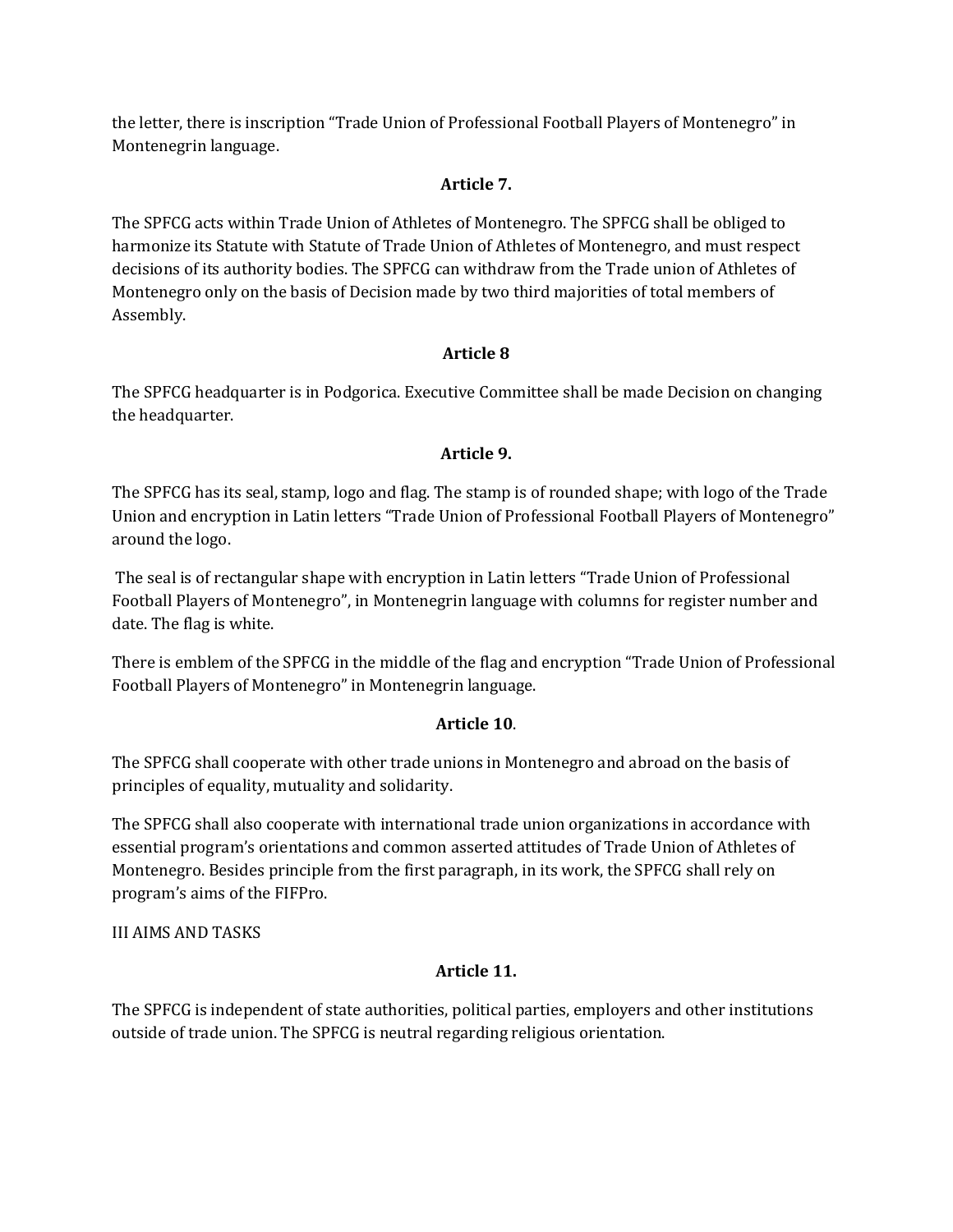### **Article 12.**

The task and purpose of the SPFCG is conjoining of protection and promotion of respective, particular and common economic, social, professional and cultural interests and rights of its members, as well as of sport at all.

### **Article 13.**

The SPFCG shall seek conjoining of interests of all professional football players who are respectively employed or engaged for fee, or they are looking for such kind of employment with football club or professional association.

### **Article 14**

The Tasks and aims of the SPFCG are particular as follows:

- Proposing of democratic and progressive sport legislation and participation and contribution in decision making process with authorities, Football \association and associations related to issues that are of significance for professional football players;
- Creation adequate social condition for development and democratization of sport;
- Protection and promotion of professional, working, economic and social rights of persons who are engaged in professional football;
- Development and promotion of social dialogue, that is, applying of collective bargaining in practice and concluding of collective agreement;
- Creating conditions for realization universalities of football (equality, solidarity, antidiscrimination, friendship), integrity of football competitions (protection from external political, commercial and financial influences) and preserving of adequate relation between professional and amateur football;
- Improvement of health and social protection system for football players during, and particularly, after ending of their professional careers.
- Law regulation of pension status;
- Support to young players in professional career building;
- Support players in planning and realization of professional work after ending of their sport careers;
- Participation and influence on decision making process in state authorities and football associations on issues that are of significance for professional football players;
- Establishing and development of international activity with international sport and trade union organizations and our umbrella organization FIFPro as well as implementation of the FIFPro program orientation;
- Solidarity aid for members of the SPFCG according to needs and financial capacities of the SPFCG;
- Promotion of goals and interests of the SPFCG in public.

In realization of these aims the SPFCG shall use all democratic, legal and legitimate international recognized instruments and methods of trade union fight.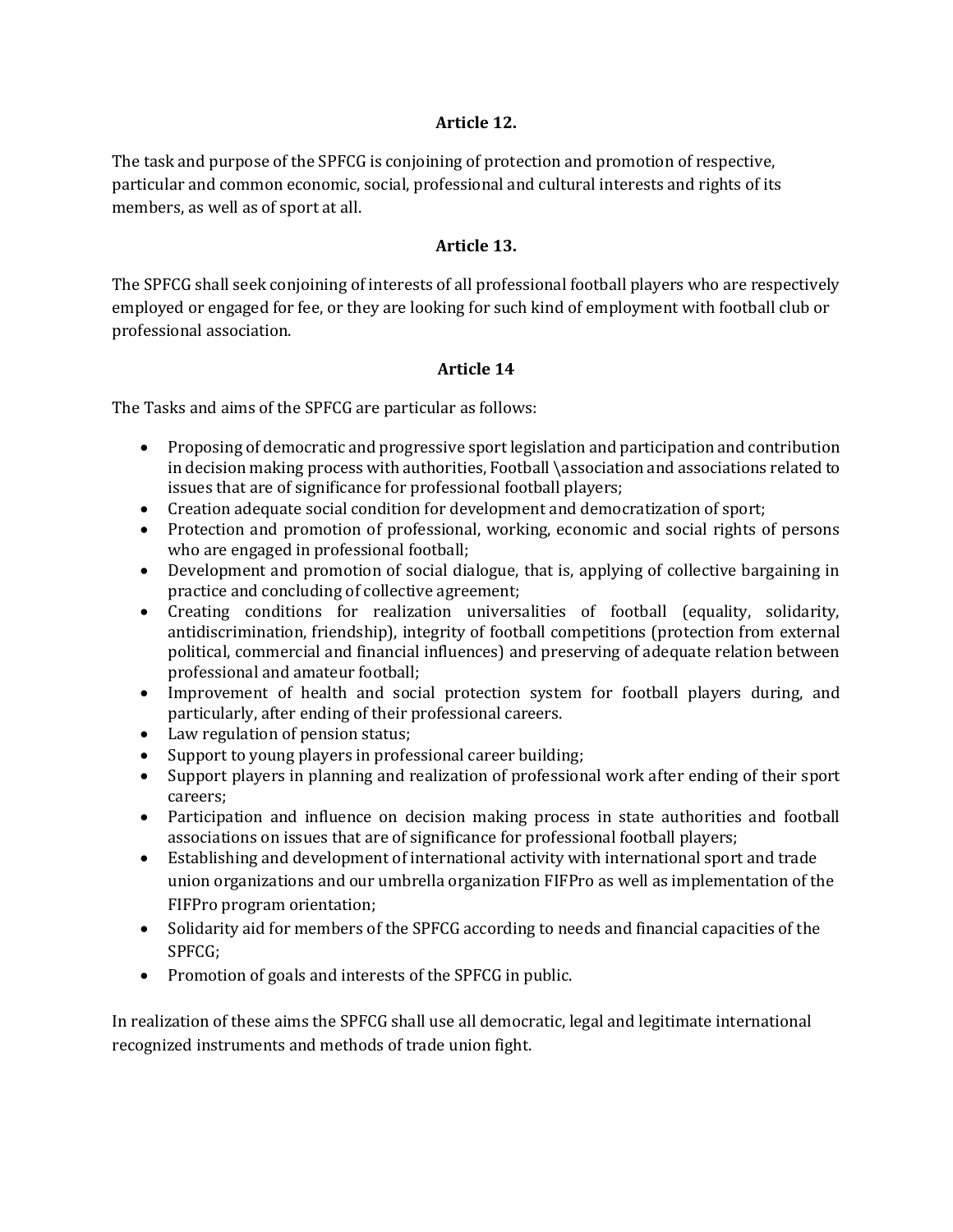### IV METHODS AND FORMS OF TRADE UNION FIGHT

### **Article 15**.

The SPFCG shall use, the first of all, methods of trade union fight in line with democratic structure and aims for which it strives:

- Establishing social dialogue

- Collective bargaining and concluding of collective agreements and an agreement with a club on professional engagement;

- Developing activities that are necessary for organization and communication with membership and for strengthening of their capacities;

- Developing of activities that are enable to leaders and activists in their trade union organizations to gain skills and get information that are necessary for realization of rights of employment;

- Legal aid service to players with a view of protection of their interest before arbitration and other domestic or international bodies;

- Public protests;

- Strikes.

Selection of methods and forms of trade union fight is performed in line with concrete conditions.

### **Article 16.**

Decision on strike shall be made by the SPFCG Executive Committee with previous communication and agreement by Committee of Trade Union of Athletes of Montenegro.

## V RIGHTS AND OBLIGATIONS OF MEMBERSHIP

1. Entering into membership

## **Article 17.**

Entering into The SPFCG membership is voluntary and individual, and it shall be realized by signing of Statement of Joining to the SPFCG.

By signing of the Statement of Joining, a member is bound to accept this Statute, program documents and decisions of the SPFCG at all levels, to initiate and participate in trade union actions and to pay regularly membership fee.

Membership fee shall be paid by members who are professional football players. The membership fee amounts 3 eur for members who play in the Montenegrin leagues and leagues from countries of Western Balkans region.

The members who play in the other leagues pay 6 eur monthly.

## **Article 18.**

Upon reception into The SPFCG, a member shall get membership card. Shape and content of the membership card shall be asserted by the SPFCG Executive Committee.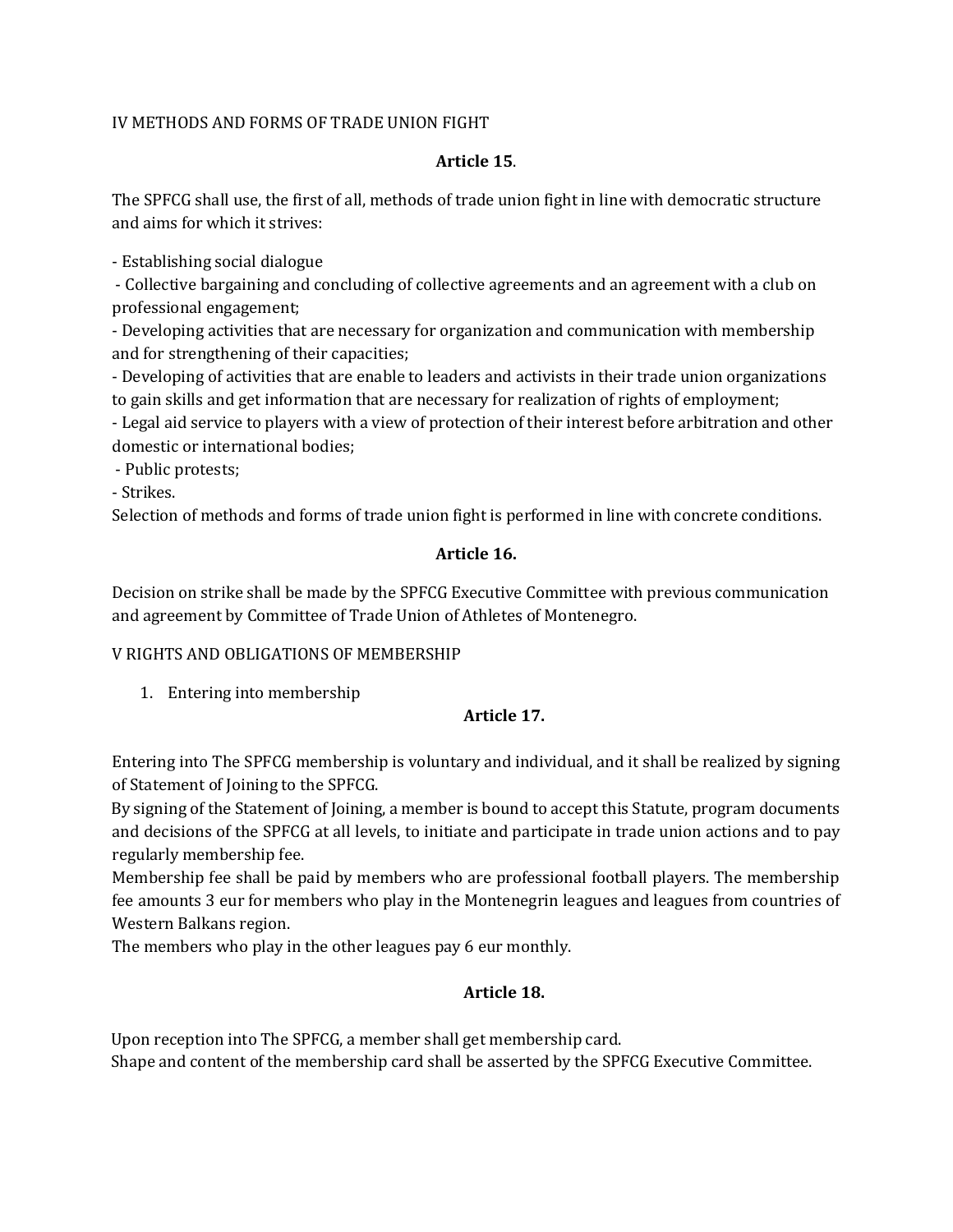A member is obliged to show his Membership Card when realizing of his rights that are stipulated by this Statute and other program documents, as well as on request of adequate bodies and officials of The SPFCG.

## **Article 19.**

The Membership Card is property of the SPFCG. When withdrawing or expelling from membership, a member who is concerned shall be obliged to give back the Membership Card.

In case of losing the Card, a member is obliged that within period of 10 days record to the SPFCG a disappearing of the Card and request for issuing of duplicate.

2. The rights of members

### **Article 20.**

A member who performs hid obligations toward The SPFCG has rights as follows:

- To propose candidates, to elect and be elected in The SPFCG bodies;

- To express freely his/her interests, to harmonize them with interests of other members of The SPFCG and to participate in all forms of trade union work;
- To make influence and to participate at collective bargaining;
- To get legal assistance free of charge;
- To get solidarity assistance and aid during a strike;
- To set an initiative at The SPFCG bodies;
- To get a benefit of program's activities of the SPFCG;
- Other rights stipulated by this Statute and statutory documents of the SPFCG.

Amateur players shall have the all rights as the professional players except right to propose candidates, to elect and be elected in the SPFCG bodies.

3. Ending of membership

### **Article 21.**

Membership in the union ends:

a) by resigning the union membership,

b) by being erased from the record in case of unjustified non-payment of membership fee for a period longer than three months after beginning of the new season;

c) by changing the working status – if the member becomes a director or an employer. In that case, upon his/her request, membership in the union can be temporarily suspended (frozen); d) by expelling the member.

## **Article 22**

Resigning from The SPFCG membership shall be done by signing the written resignation form and returning the membership card to authorized body of the SPFCG.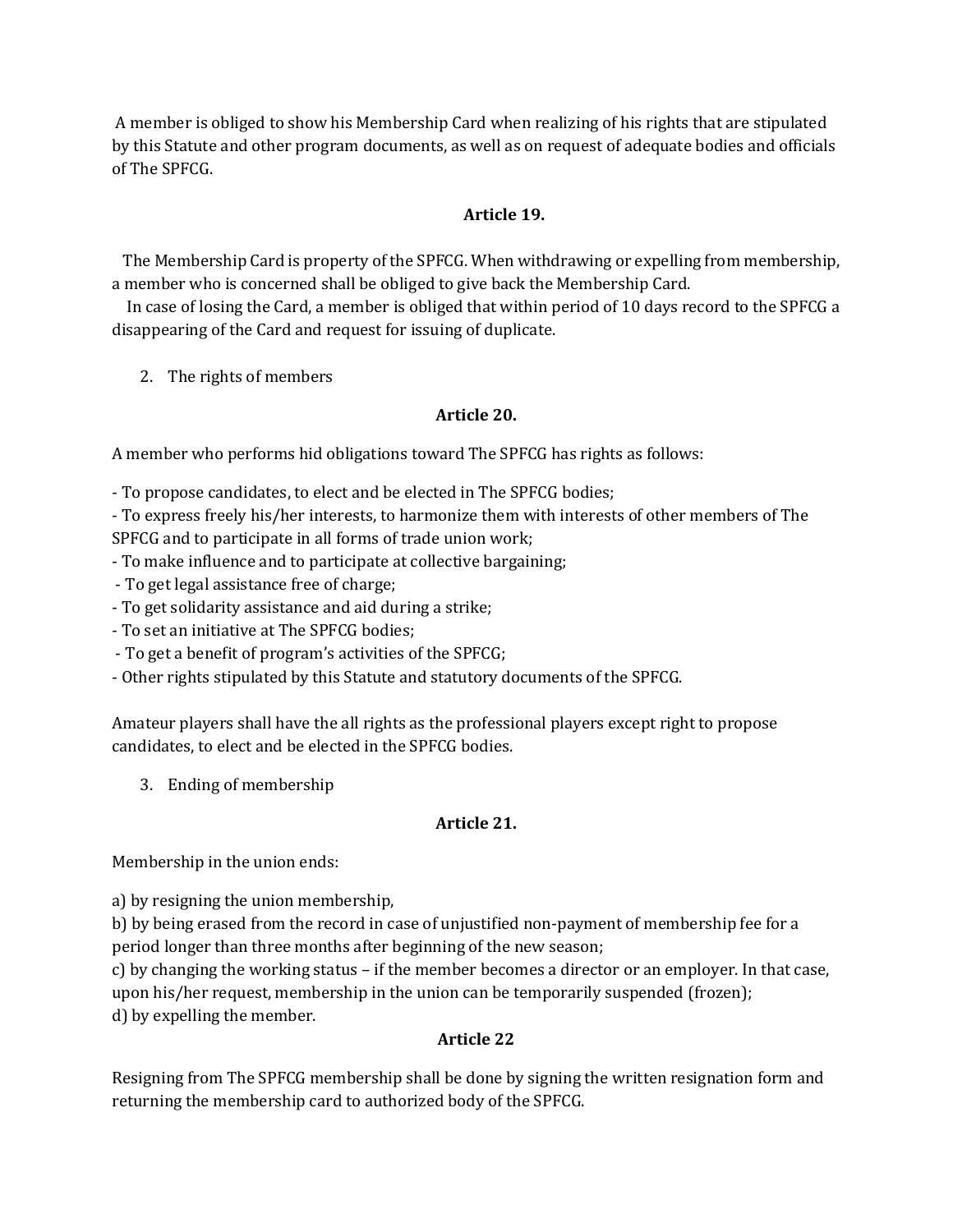After that the member shall have no longer rights defined by this Statute. The member shall be bound to fulfill the all obligations up to day of resigning

## **Article 23.**

The member of The SPFCG, who was erased from the record in case of unjustified nonpayment of membership fee, can renew his/her membership status upon personal request.

By erasing from the record, the all rights shall be ceased including free legal aid.

## **Article 24.**

Measure of expelling shall be imposed to any member who acts contrary to the SPFCG program and statute, in case of being disciplinary or mandatory sentenced for using trade union property illegally, as well as in case when he prevents other members from participating in the activities lead by the Union or disrespect independence of The SPFCG in relation to the State, an employer, political parties or religious communities.

## **Article 25**

The decision to expel the player is adopted by the SPFCG Executive Committee.

The Commission shall be formed before making decision on expelling and it shall collect and investigate all facts that could impact the decision on expelling.

The member against whom expelling procedure is set shall be obliged to attend an invitation made by the Commission.

The Commission shall be formed by Executive Committee and one third of members shall be nominated on proposal of the player against whom expelling procedure is set.

## **Article 26.**

The Commission shall be bound to establish state of the facts in the shortest possible period of time. The member against whom expelling procedure is set cannot perform any function in the SPFCG during the procedure.

In that case the member should be granted regular procedure and the right to appeal to Executive Committee of Trade Union of Athletes within period of 30 days from the day of receiving written information on expelling.

The Commission is obliged to assert state of the facts in short time. During proceeding, the player against whom expelling procedure is set cannot perform any function in the SPFCG. When considering the appeal to Committee of Trade Union of Athletes is obliged to get opinion of Statutory Committee of The SPFCG. Decision on expelling is in effect when Republic Committee of Trade Union of Athletes confirms it.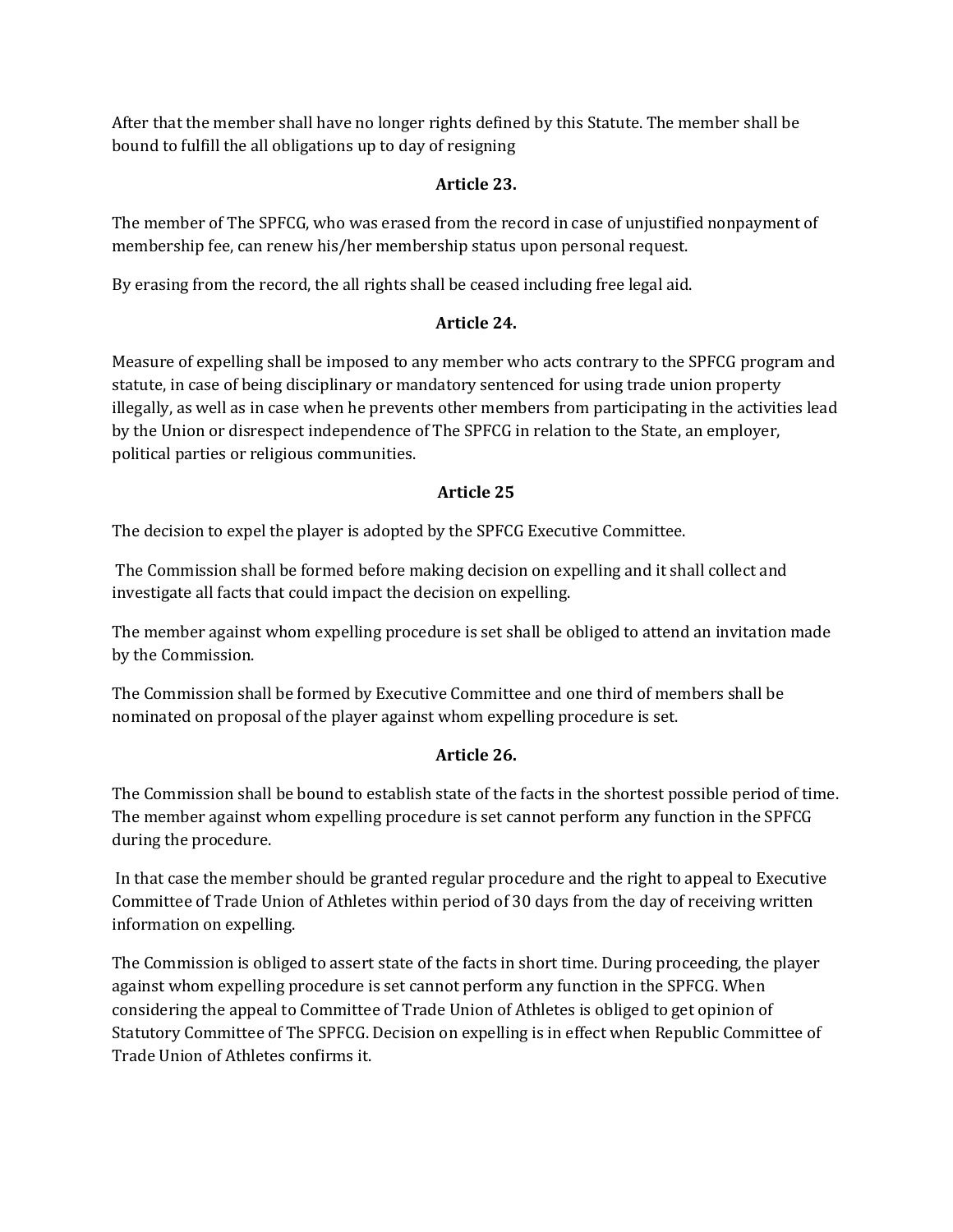#### VI BODIES

#### **Article 27.**

Bodies of THE SPFCG are:

- Assembly

- Executive Committee
- President
- General Secretary
- Statutory Committee
- Monitoring Committee

#### Assembly

### **Article 28**

The Assembly is the highest body of the SPFCG.

The Assembly can be regular or extraordinary.

The Regular Assembly shall be held once per year.

The election of members of the bodies of the Trade Union shall be held once in four years according to the rules from Art. 45 of this Statute.

Decision on convening, time, venue and agenda of the Assembly shall be made by Executive Committee at least 15 days before the Assembly takes place.

### **Article 29.**

The Assembly consists of the SPFCG members from professional football clubs from Montenegro,

elected by principle of number of professional players in that clubs:

Up to 5 professional players is equivalent to 2 members

From 6……………to 9 professional players is equivalent to 3 members

From 10…………to 14 professional players is equivalent to 5 members

Over 14 professional players is equivalent to 7 members

The right on participation at Assembly is also conditioned by regular payment of membership fee which is proved by adequate financial documentation.

In extraordinary circumstances caused by force majeure (floods, extreme weather conditions, space constraints, health protection, etc.), regular and extraordinary assemblies may be convened and held without a quorum, with the obligatory presence of only club captains who will represent other delegates of their club from paragraph 1 of this article.

### **Article 30.**

The Extraordinary Assembly should be convened if requested formally by Executive Assembly, Republic Committee of Trade Union of Montenegro or at least 20% of members of the SPFCG. The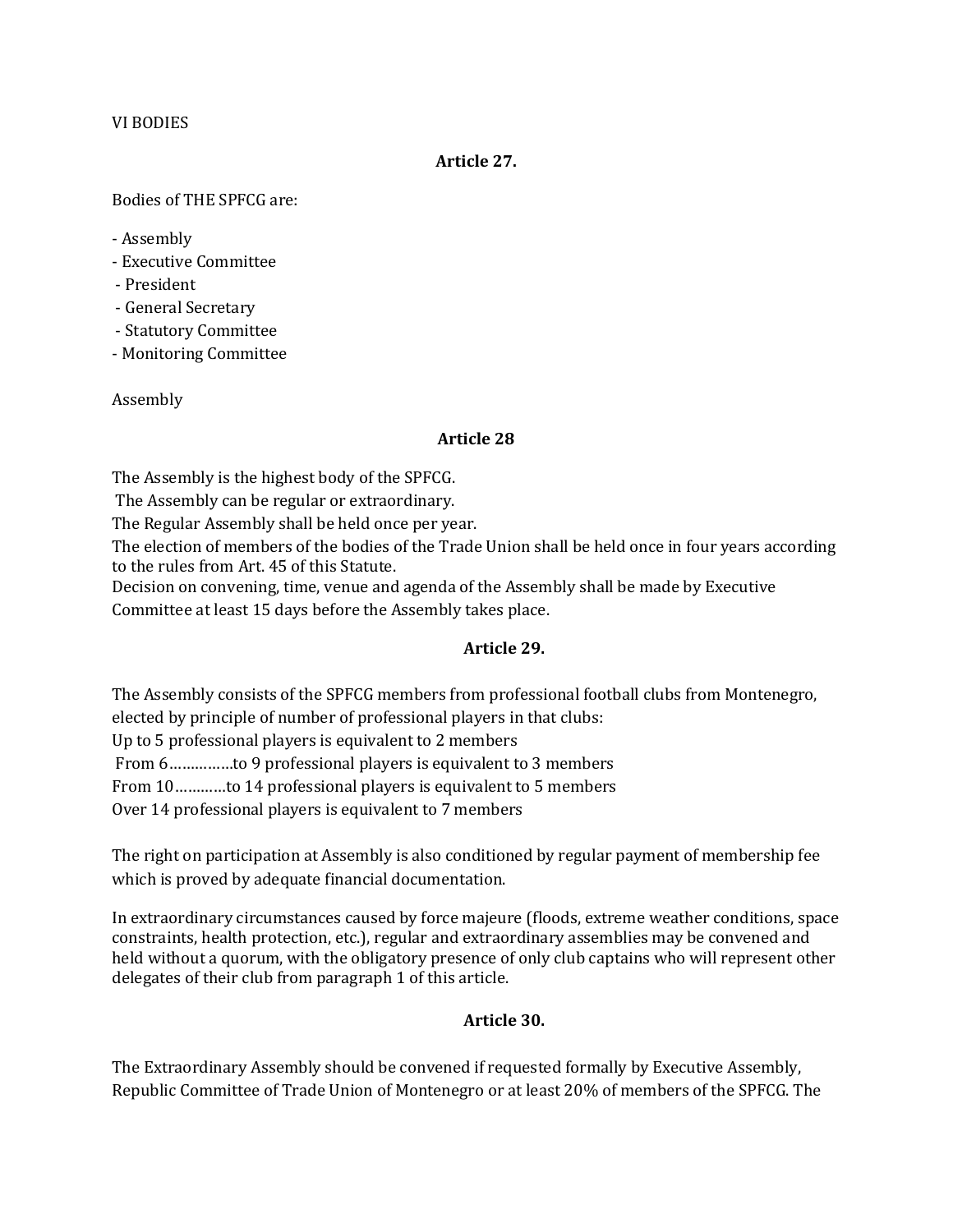information on convening and agenda of the General Assembly will be sent at least two weeks in advance to the Assembly members.

The provisions governing the regular assembly shall apply accordingly to the quorum and holding of the extraordinary assembly, unless otherwise determined by this statute for the extraordinary assembly.

### **Article 31.**

The Assembly as the highest body of the SPFCG:

To determine the basic directions of trade union strategy and policy;

- To adopt Program and Statute;

- To elect members of Executive Committee, Statutory Commission and Monitoring Committee; - To consider and adopt reports on work of Executive Committee, Statutory Commission and Monitoring Committee;

- To adopt internal rules on work;

- To decide on other issues of importance for work of the SPFCG.

### Executive Committee

### **Article 32**

The Executive Board has nine members and it consists of the President, Vice President, Secretary General, two experts and 4 active football players, one of whom must be from the ranks of women's clubs.

In case of ending of active football career, a member who was an active football player shall be replaced by first player from the list of substitutes which was adopted by the Assembly.

Members of the Executive Committee shall be elected at Assembly.

The Executive Committee can nominate an Honored President as a person who is significant member for development of trade union movement, with high professional reputation, experience and knowledge in professional football.

The Honored President can participate in work of the Executive Committee by giving suggestions, but without right of making decision.

### **Article 33.**

Executive Committee shall:

- Realize program aims and tasks defined at the Assembly;
- Prepare and convene the Assembly;
- Make decisions on financial issues adopt annual financial plan in line with directions of the Assembly and adopt annual Report;
- Form working bodies, stipulate organization of work, and organize work of secretariat;
- Make decisions on establishing of regional committees at the level of municipalities and regions;
- Submit the Report on work to the Assembly;
- Adopt internal rules for work.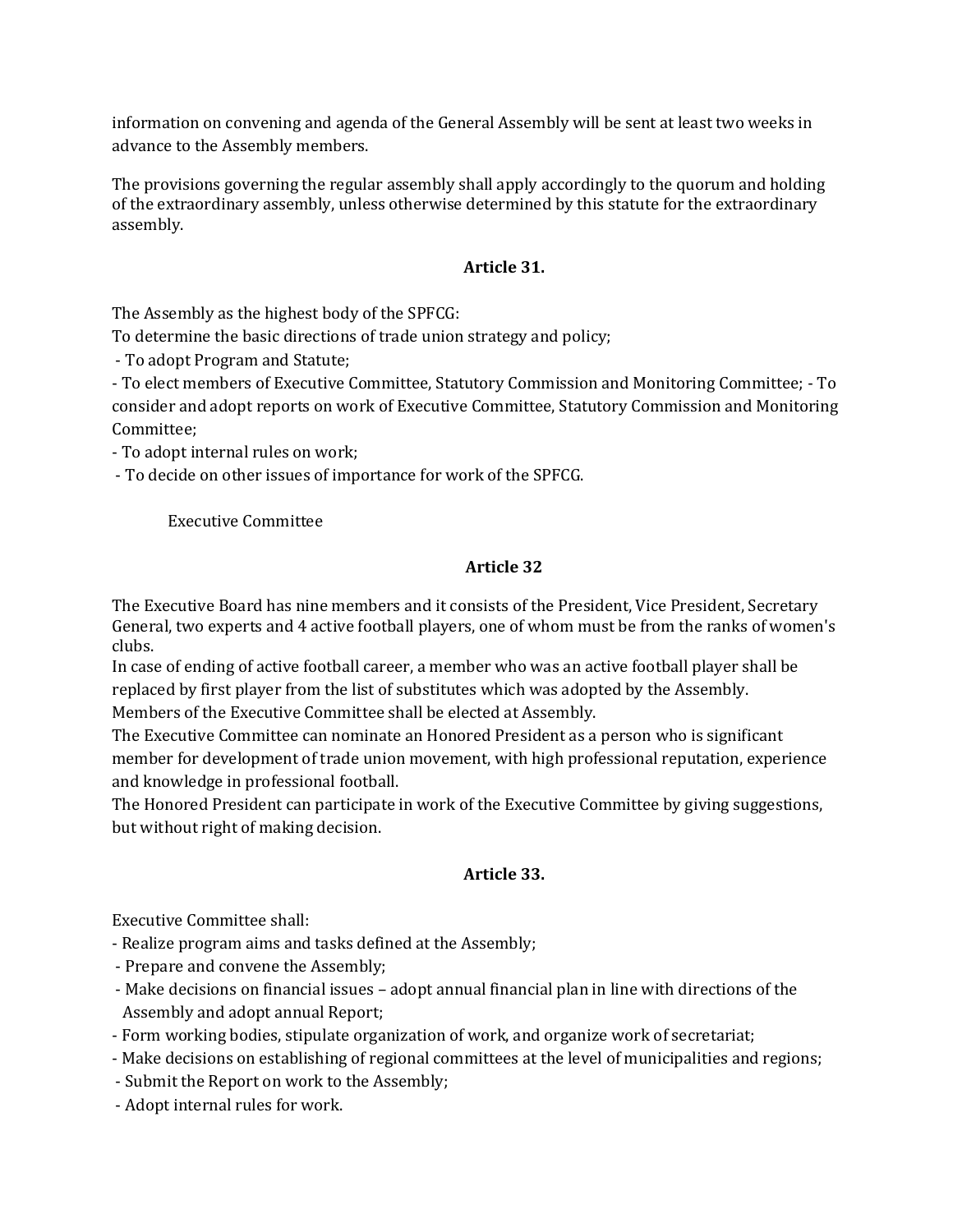## **Article 34**

### President

President of the Executive Committee, who is in the same time President of the SPFCG shall be elected on 4 years mandate by the Assembly and:

Represent and advocate the SPFCG in relation to third persons;

- Convene and chair sessions of the Executive Committee and the Presidency;
- Take care on conducting of attitudes and decisions made by the Executive Committee;

 Take care on execution of financial plan and prepare the Report on financial operations for bodies of the SPFCG;

 Supervise book keeping of the SPFCG, verify that all activities shall be performed within budget and submit regular financial reports to the Executive Committee,

Organize and coordinate activities within field of collective bargaining;

 Take responsibility together with General Secretary for realization of program's aims of the FIFPro.

## **Article 35.**

Vice-President

Vice-President shall be appointed on mandate period of 4 years. The Vice-President shall be appointed by the Executive Committee on proposal made by president. Vice president shall:

Substitute President in case of absence or inability to perform his function;

- Organize and conduct work within scope of his duties;
- Assist to the President in performing his duties;

 Coordinate other works for which he is charged by the Executive Committee and President.

### **Article 36.**

General Secretary

The General Secretary is the highest administrative and managing body of the SPFCG. The General Secretary shall be elected by the Assembly on proposal made by President on the mandate period of 4 years. The General Secretary shall:

Manage administration of The SPFCG;

 Exercise decisions made by appropriate Trade Union bodies under supervision of the President;

- Coordinate work of the all bodies of The SPFCG;
- Assist to Executive Committee and President in preparation of the Assembly and other bodies of The SPFCG;
- Represent and advocate The SPFCG;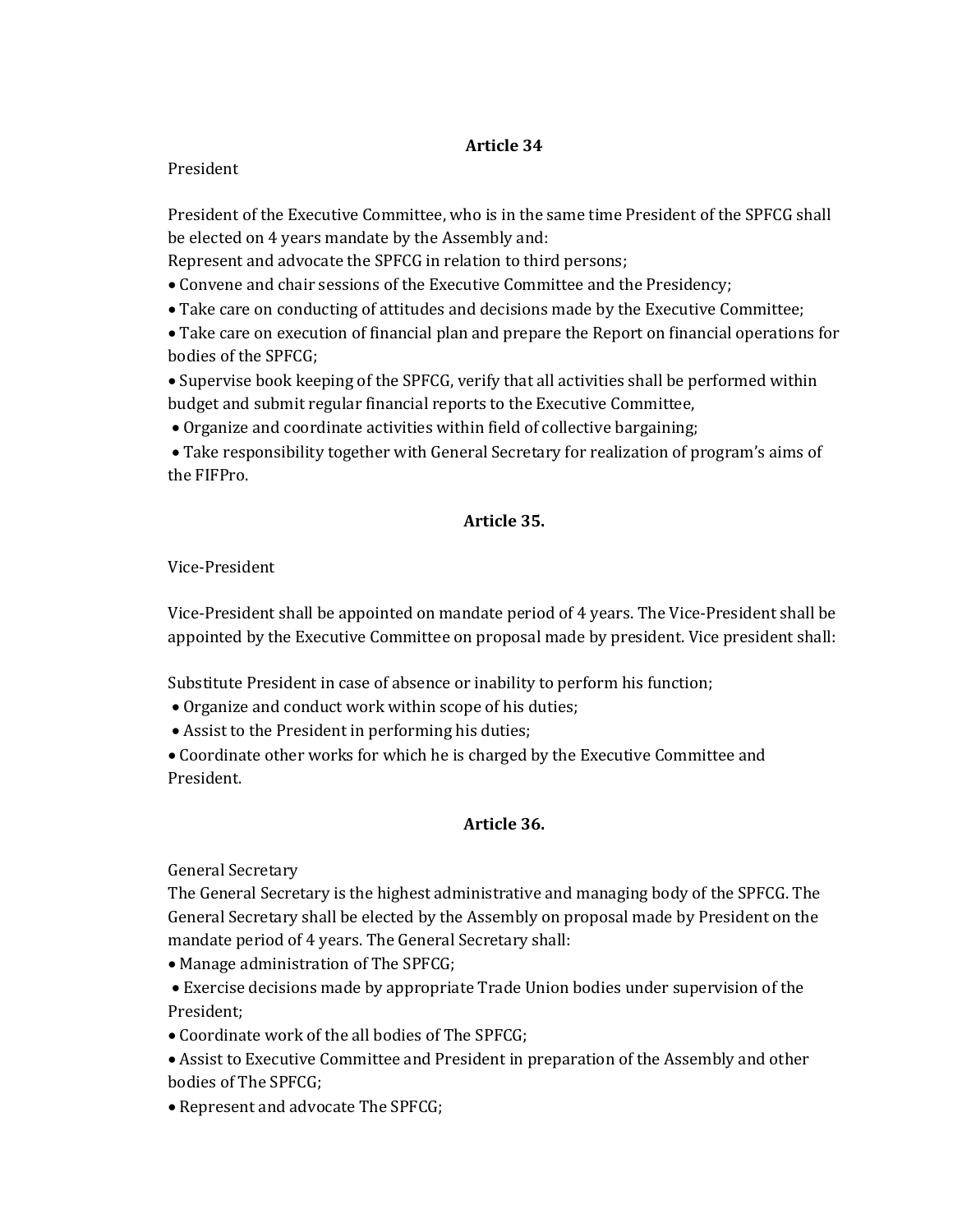Communicate with the FIFPro, other sport organizations, and shall be responsible for media releases and giving information on Trade Union activities;

Perform other tasks entrusted by appropriate bodies of The SPFCG;

 Take responsibility, together with the President, for realization of program's aims of the FIFPro.

Statutory Commission

#### **Article 37.**

Statutory Commission has three members – President and two members who graduated at a law school. Members of the Statutory Commission shall be elected by the Assembly.

#### **Article 38.**

The Statutory Commission shall:

Monitor implementation of this Statute;

- Interpret this Statute between two Assemblies;
- Give proposals for changes and amends of this Statute;
- Make decisions on statutory disputes;
- Give its opinions on individual disputes on request of the bodies and members.

#### **Article 39.**

President of the Statutory Commission shall participate in work of all bodies, without decision making right.

Member of the Statutory Commission cannot be elected for a member of other bodies of THE SPFCG.

Monitoring Committee

#### **Article 40.**

The Monitoring Committee has three members – President and two members who shall graduate at an economic school and be elected by the Assembly.

The Monitoring Committee shall:

Monitor material – financial operations of THE SPFCG;

- Control financial operations at least once per year;
- Adopt Report of census commissions;
- Consider annual Report on Operations and submit findings to the Executive Committee;
- Submit Report on Material Financial operations to the Assembly.

### **Article 42.**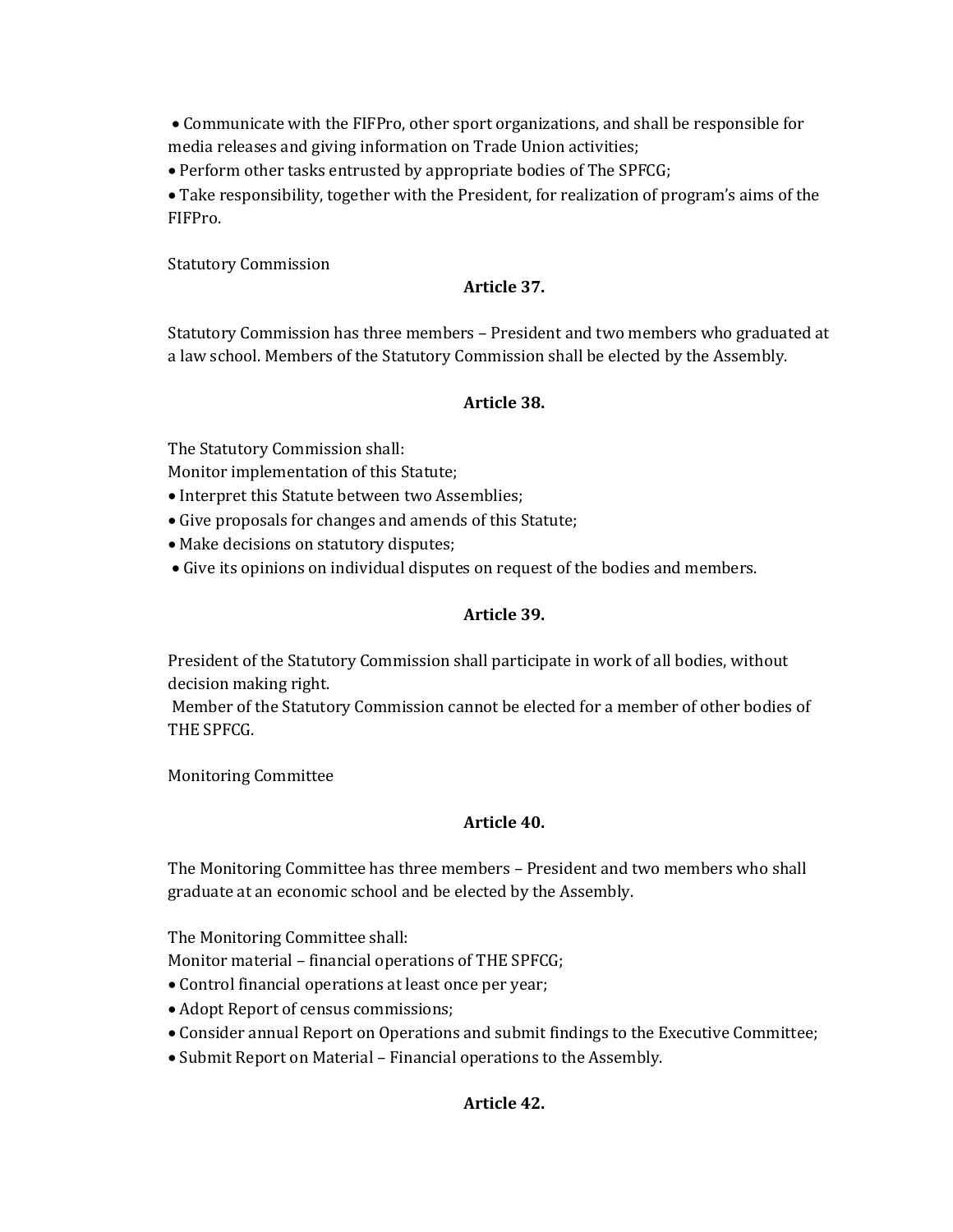President of the Monitoring Committee shall participate in work of all THE SPFCG bodies, without decision making right. Member of the Monitoring Committee cannot be elected for member of the other bodies of THE SPFCG.

VII SHOP STEWARD

#### **Article 43.**

Shop stewards shall act as represents of THE SPFCG in football clubs.

The shop steward is in the same time a captain of the team, unless players – members of the Trade Union propose another person and it shall be verified by Executive Committee. The Committee of the Captains shall be consisted of shop stewards

### **Article 44**.

Shop steward shall:

Represent THE SPFCG in a football club;

 Undertake measures and activities in process of preventing violation labor and trade union rights;

- Mediate in disputes;
- Engage THE SPFCG members in trade union actions;
- Perform other duties ordered by Executive Committee;
- Inform Trade Union and players on activities that are important for their interests.

IX PRINCIPLES ON ELECTION AND DECISION MAKING

## **Article 45**

Election of members of THE SPFCG bodies at all levels of organizing shall be carried out by open ballot.

Verification of elected members of the bodies shall be carried out by open ballot. In process of candidature and election of members of the bodies one shall take into account that composition of a body reflects structure of membership.

Members of political parties' bodies and political offices in State bodies cannot be elected for members of executive bodies of THE SPFCG.

## **Article 46.**

The Executive Committee is obliged to adopt electing rules for election of THE SPFCG bodies and officials at least 15 days before the Assembly takes place.

## **Article 47.**

The electing rules shall contain: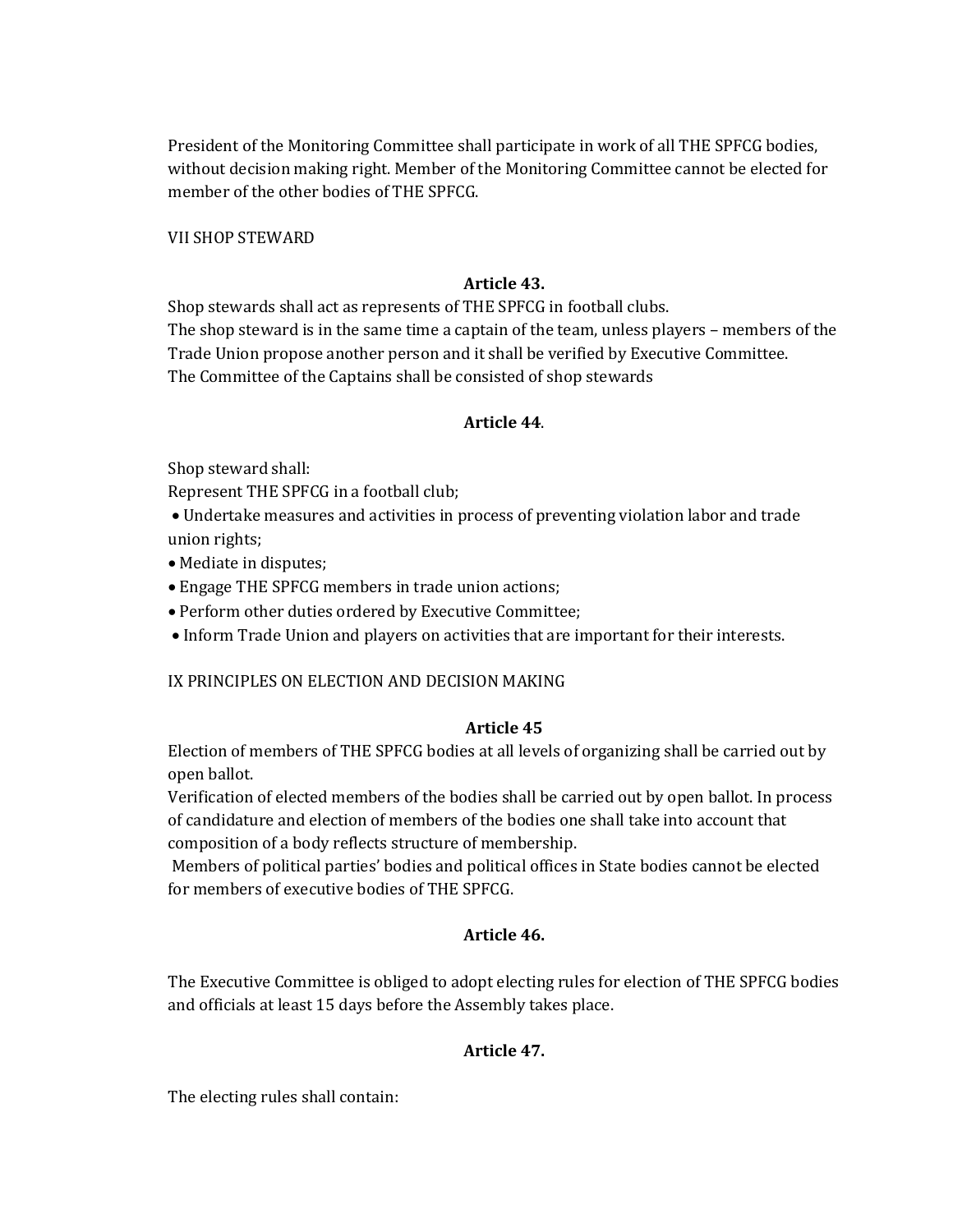Procedure of candidacy of individuals for the SPFCG bodies and respective office holders in the SPFCG;

 Way of election the Executive Committee members, the Statutory Commission, Monitoring Committee and respective office holders in the SPFCG.

### **Article 48.**

Decision shall be made only if simple majority of body members are presented at session. The decision shall be made by simple majority of presented members of the body, except decisions on: general strike, adoption, changes and amends of this Statute and collective bargaining that must be made by two-third majority of total number of the members of bodies.

Decisions of the bodies, except the decision on general strike, shall be made by open ballot. The body can decide that certain decision should be made by secret ballot.

### **Article 49.**

The body can suspend a member before expiration of his mandate, in case that the member does not perform his duties or in case of gross violation of this Statute and the SPFCG program documents by that member.

The body can elect a new member instead of suspended one, on the way stipulated by this Statute, that is, Principles of Election.

On that way, one-third of the body members can be replaced. In case of force majeure (death) or ending of membership in the SPFCG, more than one third of the body members can be replaced.

The body member can resign on his function.

### **Article 50.**

In case of election between more candidates for respective office holders, than should be elected, the candidate who won majority of the votes shall be elected. If in the first circle of voting no one candidate won requested majority, the second circle shall be organized for two candidates with the biggest numbers of votes and a candidate who won majority of the votes shall be elected.

X INFORMING IN THE SPFCG

### **Article 51.**

Work of the SPFCG is public. The members of the SPFCG bodies at all levels shall be obliged to inform membership and public on their activities.

Informative work shall be performed by Report on Work, bulletins, leaflets, newspapers, radio stations, social networks, special publications and Committee of Captains.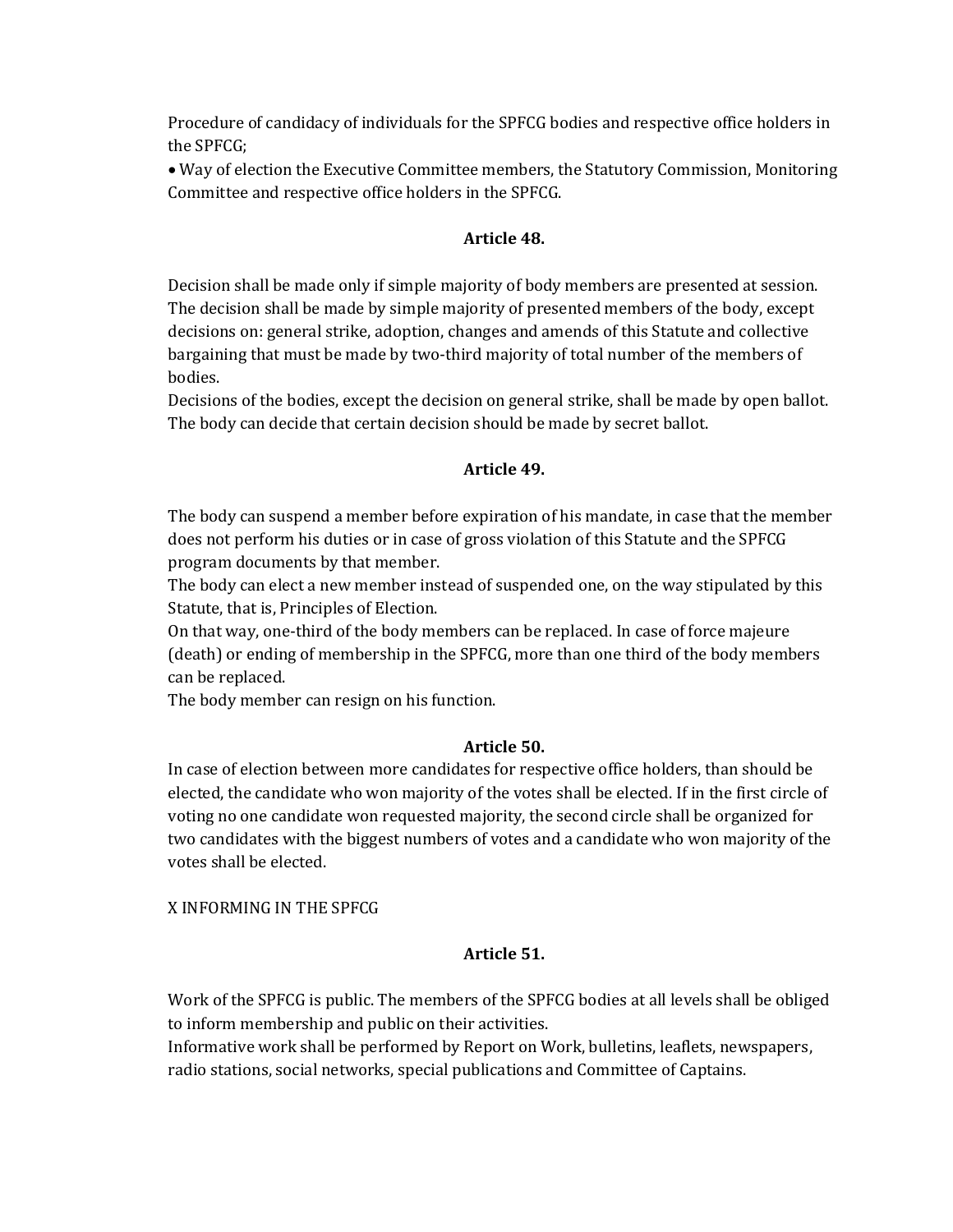### XI MEMBERSHIP FEE AND FINANCING

### **Article 52.**

Assets for financing of THE SPFCG work shall be provided by membership fee, donations, and voluntary work of members, presents, entrepreneurship and other resources.

### **Article 53.**

A member shall be obliged to pay membership fee regularly. The membership fee shall be paid once per year in amount stipulated by Executive Committee on beginning of calendar year. The membership fee shall be collected directly from members.

Direct charging shall be carried out by a shop steward who shall pay it on gyro account of the SPFCG.

### **Article 54.**

The membership fee which belongs to the SPFCG shall be used for:

Financing of common activities at the level of trade union;

- Training of members for trade union work;
- International cooperation;
- Legal protection;
- Solidarity aid;
- Collective bargaining;
- Strikes and solidarity actions.

## **Article 55.**

THE SPFCG bodies shall be obliged to make Financial Plan and adopt annual report on revenues and expenditures.

## XII TRADE UNION PROPERTY

## **56. Article.**

The SPFCG property is common ownership of all members. The Executive Committee shall dispose with the property. The property shall be inseparable in sense that no one member has a right on return of membership fee or other property.

## XIII TRANSITIONAL AND FINAL PROVISIONS

## **Article 57.**